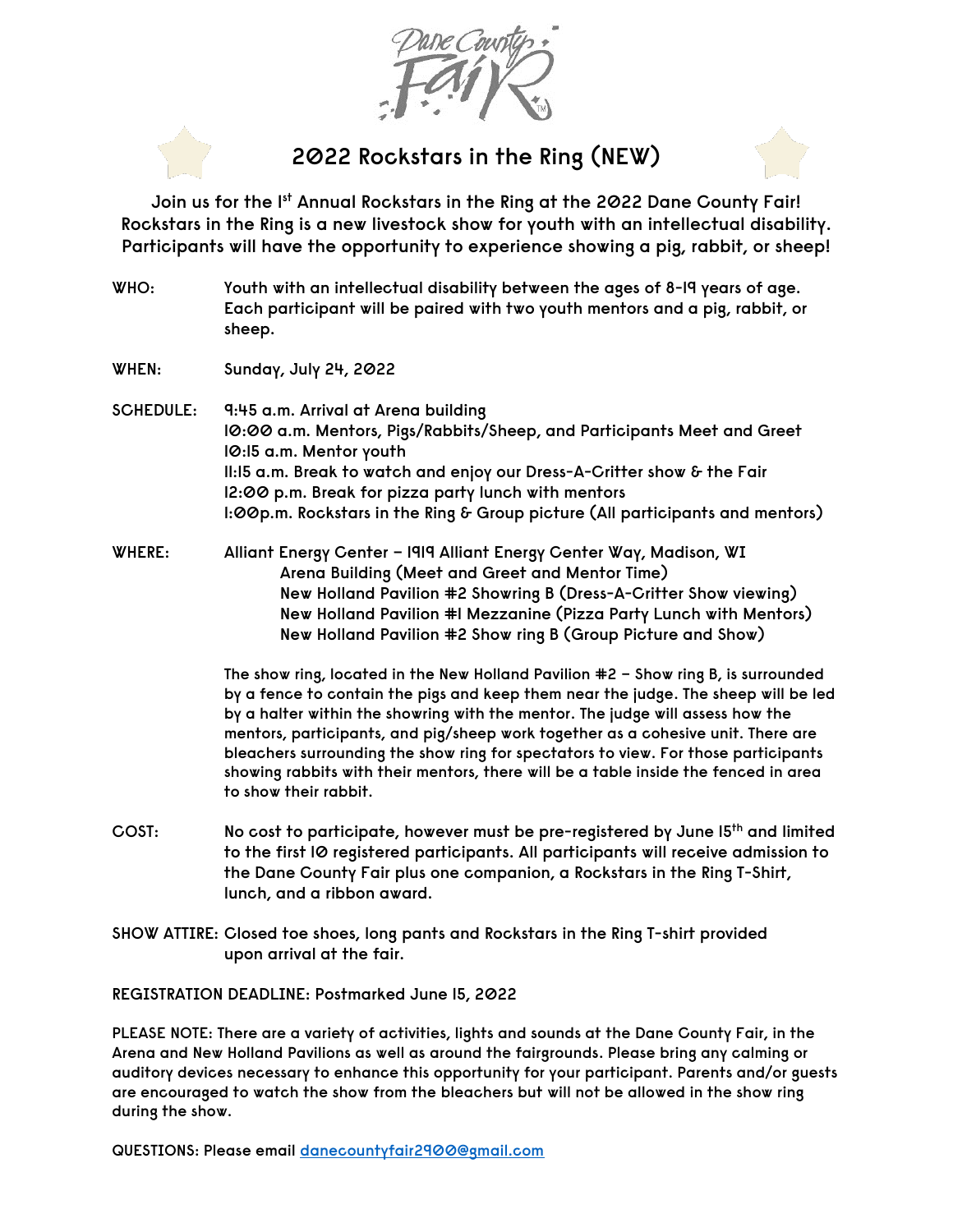

| 2022 Rockstars in the Ring - Registration Form                                                                                                                     |
|--------------------------------------------------------------------------------------------------------------------------------------------------------------------|
| <b>Participant Name:</b>                                                                                                                                           |
| Address:                                                                                                                                                           |
| City/State/Zip:                                                                                                                                                    |
| <b>Email Address:</b>                                                                                                                                              |
| <u>Date of Birth (Month/Day/Year):</u>                                                                                                                             |
| School:                                                                                                                                                            |
| Animal Preference: (check)<br>Pig<br>Rabbit<br>Sheep                                                                                                               |
| T-Shirt: (check)<br>Youth: CS CM CL CXL<br>Adult: $\Box$ S $\Box$ M $\Box$ L $\Box$ XL $\Box$ XXL                                                                  |
| Dietary Restrictions for Pizza Party lunch with Mentors:                                                                                                           |
|                                                                                                                                                                    |
| Hobbies/Interests:                                                                                                                                                 |
| Participant Accommodations Needed (check)   Yes<br>   No<br>Please explain:                                                                                        |
|                                                                                                                                                                    |
|                                                                                                                                                                    |
| Parent/Legal Guardian Name(s):                                                                                                                                     |
| Address (if different from participant):                                                                                                                           |
| <b>Emergency Contact Name and Cell Number:</b>                                                                                                                     |
| <b>Relationship to participant:</b>                                                                                                                                |
| Submit registration form and mail to:<br>Dane County Fair<br><b>Rockstars in the Ring</b><br><b>PO Box 287</b><br>Oregon, WI 53575<br>danecountyfair2900@gmail.com |